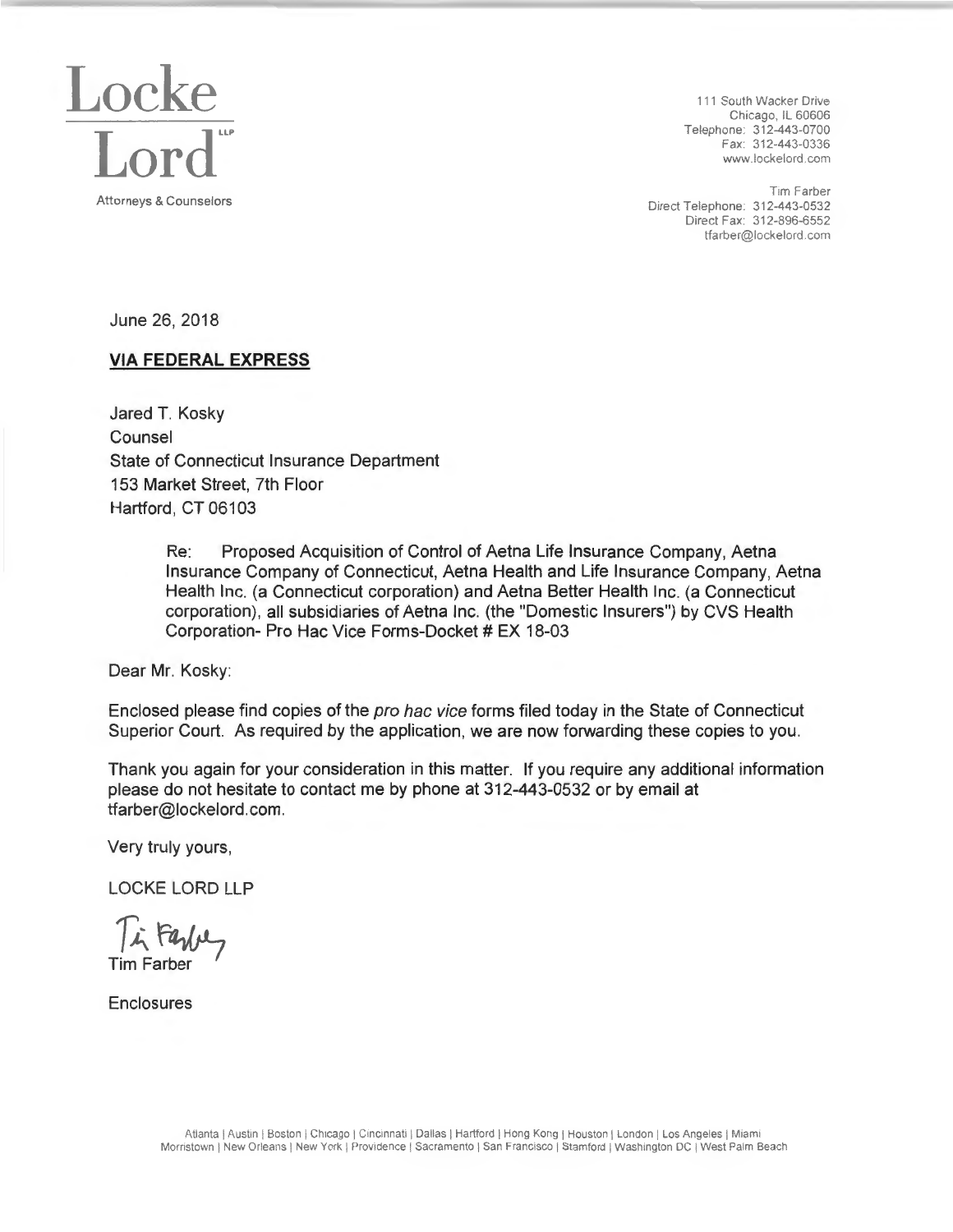#### **APPLICATION FOR PERMISSION FOR ATTORNEY TO APPEAR**  STATE OF CONNECTICUT **PERMISSION FOR ATTORNET TO AFFEAR**<br>PRO HAC VICE BEFORE A MUNICIPAL OR STATE AGENCY, **A CONSTANT SUPERIOR COURT COMMISSION, BOARD OR TRIBUNAL SUPERIOR COURT**<br>
SUPERIOR COURT *www.jud.ct.gov* JD-CL-142 Rev. 5-17

P.B. 2-16

- **Instructions**<br> **Instructions ADA NOTICE**<br> **I. Complete this Application and attach completed Affidavit of Attorney Seeking<br>
<b>ACCELLATER ACCELLATER ACCELLATEST** WE argue that the
- 
- 3. Enter the Out-of-State Attorney's name as the plaintiff and "In Re: Pro Hac Vice with the ADA, contact a court clerk or an ADA, contact a court clerk or an ADA and a court clerk or an ADA, contact a court clerk or an AD
- Application" as the defendant (select person and use last name field).

### Judicial district Address of court **Hartford 90 Washington St, Hartford, CT 06106**  Name of Out-of-State attorney **Timothy 5. Farber** In **Re Pro Hae Vice Application**  Name of agency, commission, board or tribunal case in the case is a case of the case number of  $\geq$  Case number **Connecticut Insurance Department**

Pursuant to Section 2-16 of the Practice Book, the undersigned, a member in good standing of the Connecticut bar, moves this Court to permit Out-of-State Attorney Applicant **Timothy S. Farber** 

an attorney who is not **a** member of the bar of the State of Connecticut, to appear pro hac vice on behalf of (client name) **CVS Health Corporation**<br> **Connecticut Insurance Department**<br> **Connecticut Insurance Department** 

In support of this motion, the undersigned represents the following:

The undersigned is a Connecticut attorney with a law office located at (include firm name, if applicable): Locke Lord LLP, 20 Church Street Suite 2000, Hartford, CT 06103

The Out-of-State Attorney Applicant has a law office located at (include firm name, if applicable): Locke Lord LLP, 111 South Wacker, Suite 4100 Chicago IL, 60606

The Out-of-State Attorney Applicant is a member in good standing of the bar(s) of: **Illinois and Missouri** 

--------------------------------------- -------- before (name of agency, commission, board, or tribunal) the Connecticut Insurance Department Good cause exists to permit the Out-of-State Attorney Applicant to represent the client named above in the proceeding

because:

### Please see attached.

The undersigned represents that s/he will, unless excused by the judicial authority,

- a. Be present at all proceedings, including depositions,
- b. Sign all pleadings, briefs or other papers filed with the court. and the Connecticut Insurance Department.
- c. Assume full responsibility for any such filings and for the conduct of the cause or proceeding and of the attorney to whom such privilege is accorded.

### **Certification** (Required for all matters currently pending before any agency, commission, board, or tribunal)

I certify that a copy of this document was or will immediately be mailed or delivered electronically or non-electronically on (date) to all agencies, commissions, boards, tribunals , attorneys and self-represented parties of record and that written consent for electronic delivery was received from all entities, attorneys and self-represented parties receiving electronic delivery. Name and address of each party and attorney that copy was mailed or delivered to'

### **Please see attached.**

| *If necessary, attach additional sheet or sheets with name and address which the copy was mailed or delivered to. |                                      |                  |
|-------------------------------------------------------------------------------------------------------------------|--------------------------------------|------------------|
| Signed (Signature of filer)                                                                                       | Print or type name of person signing | Date signed      |
|                                                                                                                   | Theodore P. Augustinos               |                  |
| Mailing address (Number, street, town, state and zip code)                                                        |                                      | Telephone number |
| 20 Church St. Ste 2000 Hartford, CT 06103                                                                         |                                      | 860-541-7710     |





Complete this Application and attach completed Affidavit of Attorney Seeking<br>
2. File as new case using Case Type M 88 and pay pro hac vice fee electronically.<br>
2. File as new case using Case Type M 88 and pay pro hac vice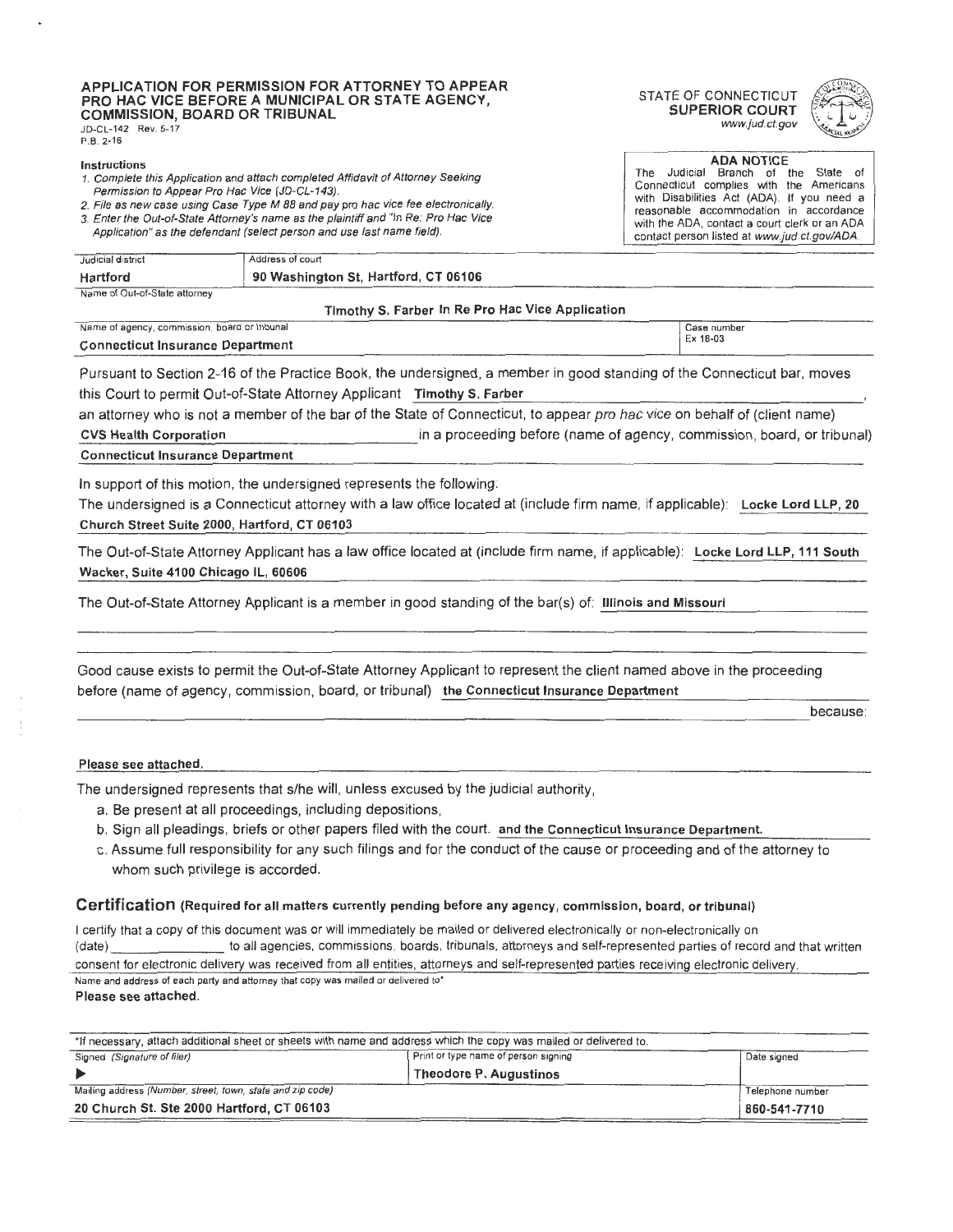### **Response to Good Cause Section:**

Good cause exists to permit the Out-of-State Attorney Applicant to represent the client named above in the proceeding before the Connecticut Insurance Department because Out-of-State Attorney is nationwide counsel for CVS Health Corporation in relation to its acquisition of Aetna Inc. and is responsible for obtaining approvals from state agencies throughout the country. Therefore, Out-of-State Attorney has specialized knowledge regarding the transaction and CVS Health Corporation's affairs. This specialized knowledge is necessary for the proceeding before the Connecticut Insurance Department. Out-of-State Attorney has been working with CVS Health Corporation on this transaction for several months and has been active in the preparation for all hearings in this and other states.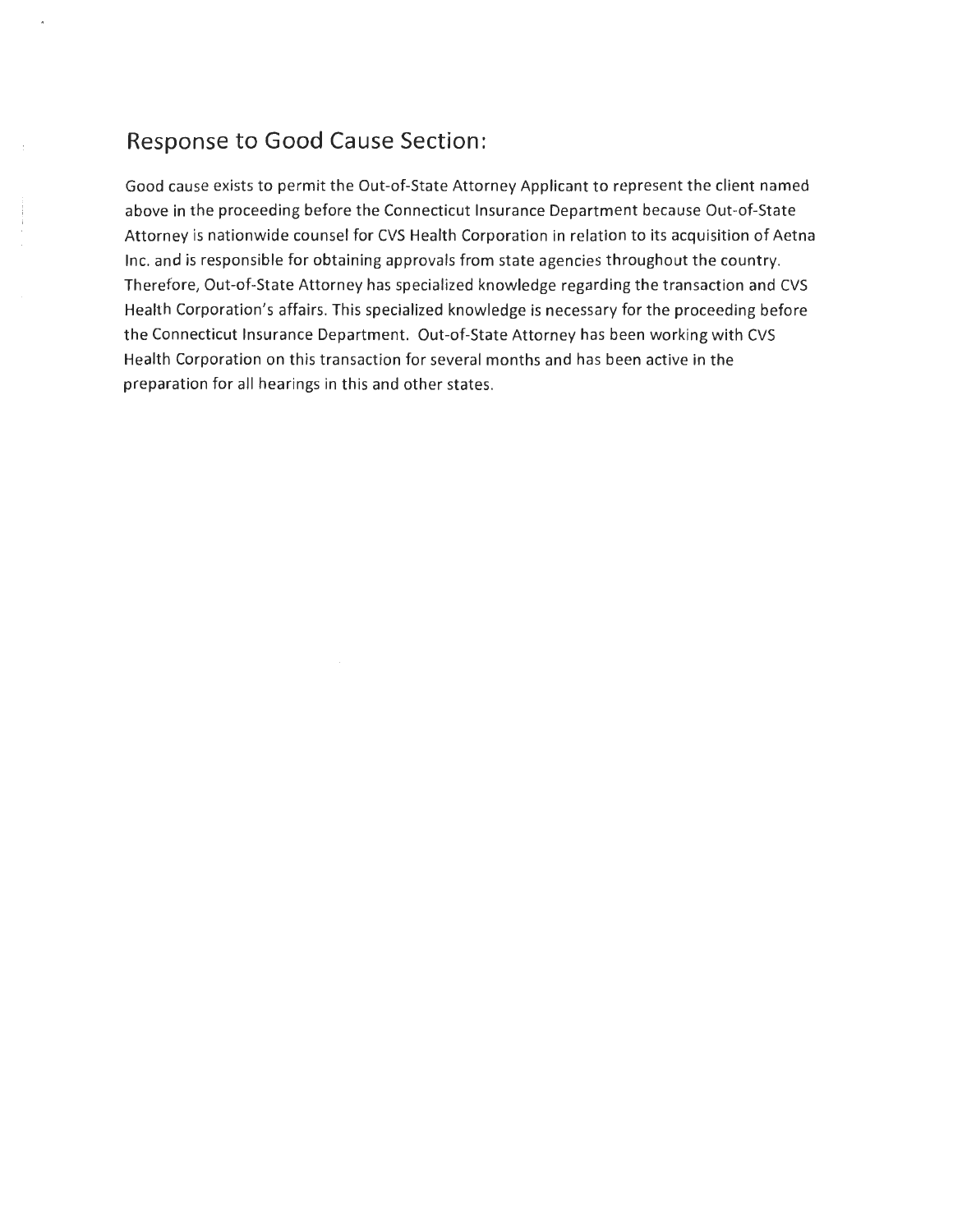## **Response to Certification Section:**

 $\bar{\beta}$ 

Name and address of each party and attorney that copy was mailed or delivered to:

| Party Name                                                 | <b>Counsel Name</b>                                         | <b>Address of Counsel</b>                                                                                                                                                        |
|------------------------------------------------------------|-------------------------------------------------------------|----------------------------------------------------------------------------------------------------------------------------------------------------------------------------------|
| <b>State of Connecticut</b><br><b>Insurance Department</b> | Jared T. Kosky                                              | 153 Market Street, 7th Floor<br>Hartford, CT 06103<br>Phone: (860) 297-2998<br>Email: Jared.Kosky@ct.gov                                                                         |
| <b>CVS Health Corporation</b>                              | Steven T. Whitmer<br>Timothy S. Farber<br>Ashlee M. Knuckey | Locke Lord LLP<br>111 South Wacker Drive<br>Chicago, IL 60606<br>Phone: (312) 443-1869 (STW)<br>Email: swhitmer@lockelord.com<br>tfarber@lockelord.com<br>aknuckey@lockelord.com |
| Aetna Inc.                                                 | Daniel W. Krane                                             | Drinker Biddle & Reath LLP<br>One Logan Square, Ste. 2000<br>Philadelphia, PA 19103-6996<br>Phone: (215) 988-2488<br>Email: Daniel.Krane@dbr.com                                 |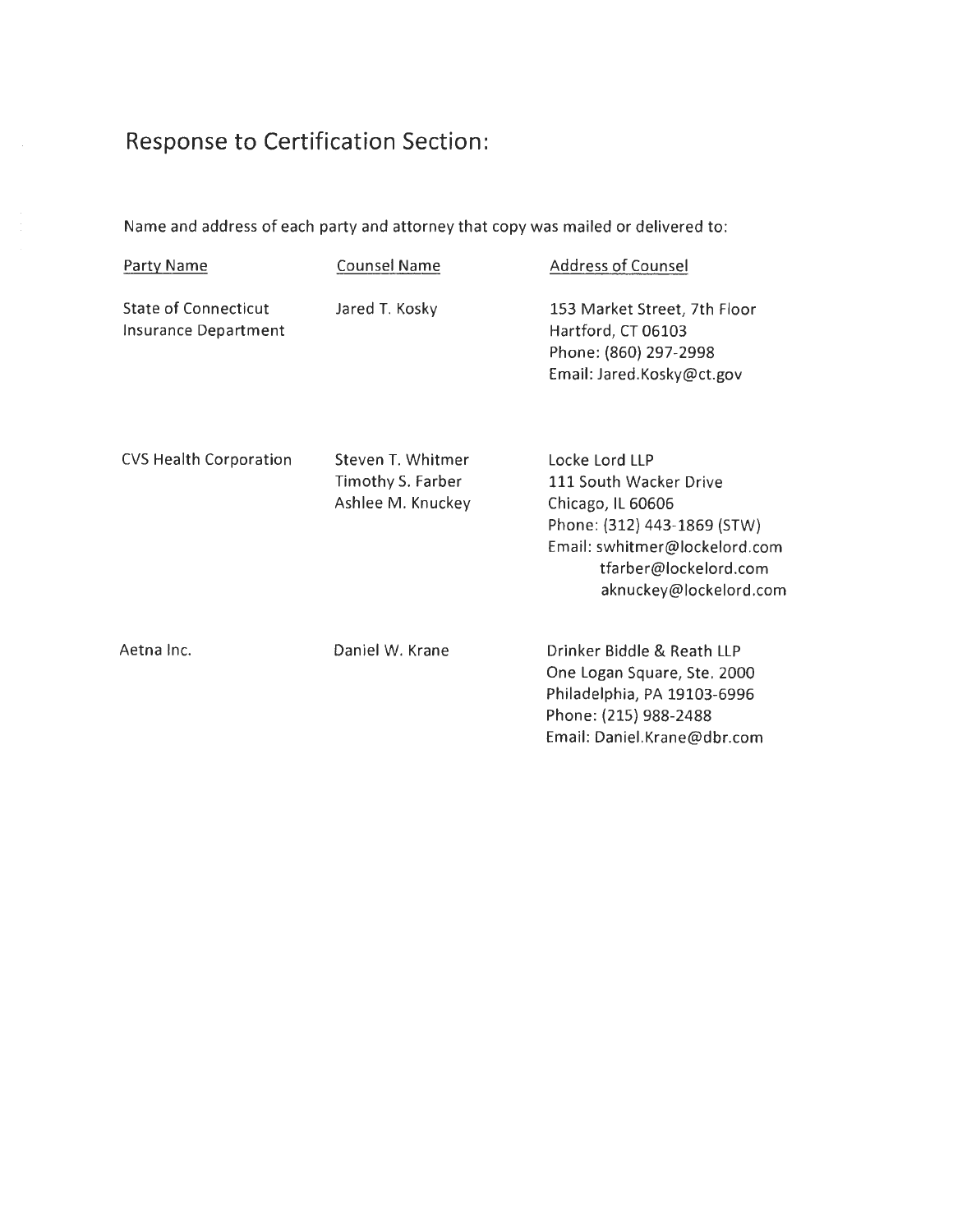# **AFFIDAVIT OF ATTORNEY SEEKING <br>
PERMISSION TO APPEAR PRO HAC VICE SUPERIOR COURT SUPERIOR COURT SUPERIOR COURT <br>
P.B. 2-16 www.jud.ct.gov**

# P.B. 2-16 www.jud.ct.gov



### **Instructions**

Complete Affidavit and deliver to Connecticut attorney making application on your behalf.

### **Court Information:**

| Judicial district | Address of court                                                                   |
|-------------------|------------------------------------------------------------------------------------|
| Hartford          | 190 Washington St. Hartford, CT 06106<br>$\sim$ $\sim$ $\sim$ $\sim$ $\sim$ $\sim$ |

### **If Application is for a Court Case:**

name of case **IDocket number** IDocket number

### **If Application is for a proceeding before a State or Municipal Agency, Commission, Board, or Tribunal:**

|  | Name of out-of-state attorney |  |
|--|-------------------------------|--|

**Timothy S. Farber In Re Pro Hae Vice Application** 

| Name of agency, commission, board or tribunal | Case number |
|-----------------------------------------------|-------------|
| <b>Connecticut Insurance Department</b>       | Ex. 18-03   |

### **Affidavit:**

I, **Timothy S. Farber** , being duly sworn, do depose and say:

I am over the age of 18 and believe in the duties and obligations of an oath.

I make this Affidavit in support of an Application to appear pro hac vice before (name of court, agency, commission, board, or tribunal) **Connecticut Insurance Department** 

for a proceeding regarding (client name) CVS Health Corporation

**60606**  I have a law office located at (include firm name, if applicable): Locke Lord LLP 111 South Wacker, Suite 4100 Chicago IL,

I am a member in good standing of the bar(s) of: **Illinois** 

I certify that:  $\overline{X}$  There is no grievance pending against me in any jurisdiction, nor have I ever been reprimanded, suspended, placed on inactive status, disbarred or otherwise disciplined, nor have I ever resigned from the practice of law in any jurisdiction.

There is a grievance pending against me, or I have been disciplined as follows (explain):

I have paid the Client Security Fund Fee due for June of 2018 the calendar year in which the application is made.

I hereby designate the Chief Clerk for the Judicial District of Hartford **and a set of the set of the set of the** upon whom process and service of notice may be served.

I agree to register with the Statewide Grievance Committee in accordance with the provisions of Chapter 2 of the Connecticut Rules of Practice while appearing in the matter in this State and for two years after the completion of the matter in which I have appeared pro hac vice and will notify the Statewide Grievance Committee of the expiration of the two year period.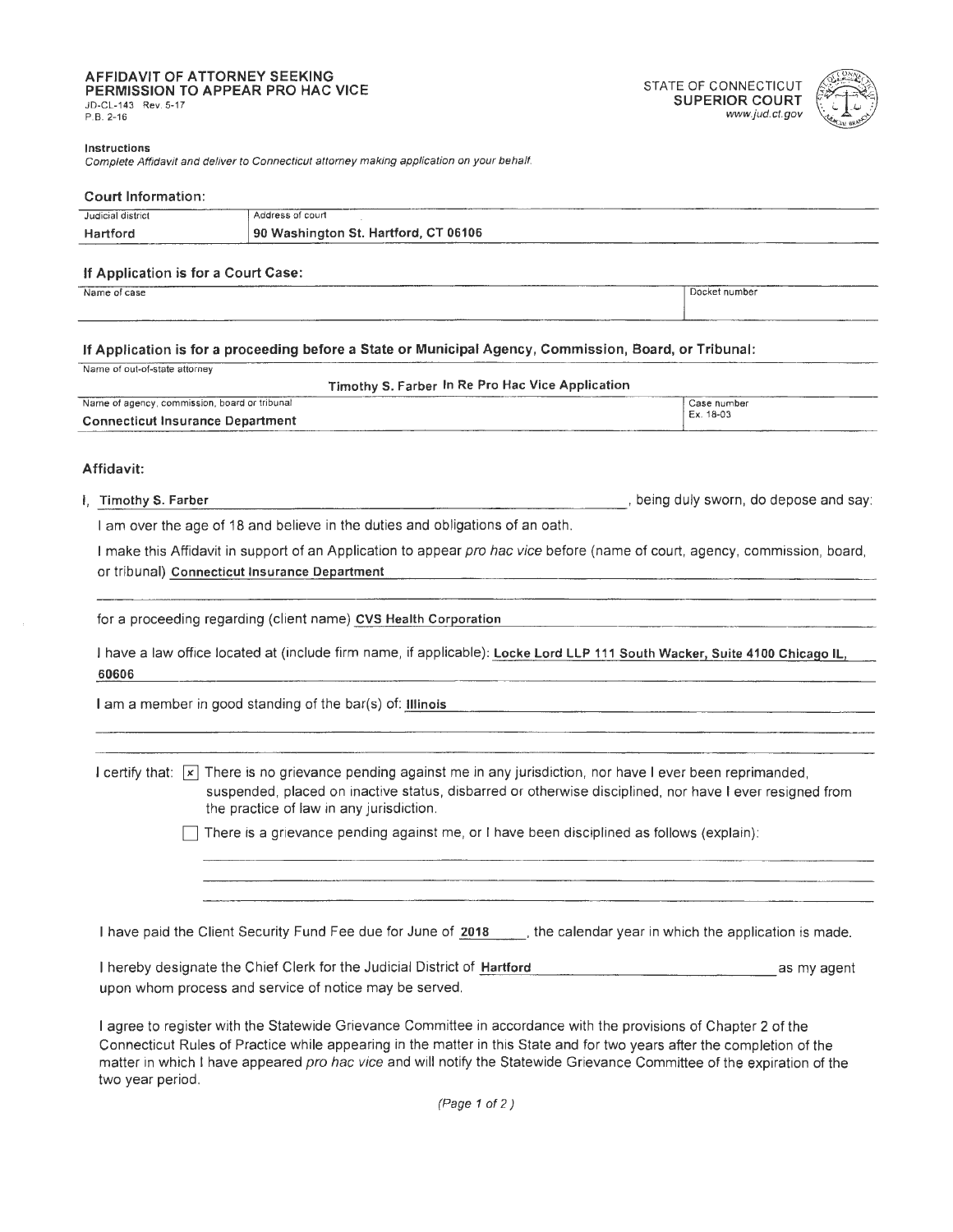I have appeared 0 times pro hac vice in the superior court or in any other proceedings in the State of Connecticut since I first appeared pro hac vice in this state; the case names and docket numbers of those proceedings are:

| details and the first property in the con- |                                          |
|--------------------------------------------|------------------------------------------|
|                                            |                                          |
|                                            |                                          |
|                                            |                                          |
|                                            |                                          |
|                                            |                                          |
|                                            |                                          |
|                                            |                                          |
|                                            | <b>But we're to you to you can be an</b> |
|                                            |                                          |
|                                            |                                          |
|                                            |                                          |
|                                            |                                          |
|                                            |                                          |
|                                            |                                          |
|                                            |                                          |
|                                            |                                          |
|                                            |                                          |

I have previously been assigned Juris Number N/A and a same as a pro hac vice attorney in Connecticut.

I understand that, unless excused by the judicial authority, Connecticut Attorney **Theodore P. Augustinos** 

who submitted the Application on my behalf, must be present at all proceedings, including depositions in a proceeding, and must sign all pleadings , briefs and other papers filed with the court, agency, commission, board, or tribunal named above, and assume full responsibility for them and for the conduct of the cause or proceeding and of this Affiant.

Good Cause exists to permit me to represent the client named in this Affidavit in the proceeding before the above named court, agency, commission, board, or tribunal.

(Describe the facts or circumstances affecting the personal or financial welfare of the client that establish "good cause"):

I **am nationwide counsel for CVS Health Corporation** in **relation to its acquisition of Aetna Inc. and** I **am responsible for obtaining approvals from state agencies throughout the country. Therefore,** I **have specialized knowledge regarding the transaction and CVS Health Corporation's affairs. This specialized knowledge is necessary for the proceeding before the Connecticut Insurance Department.** I **have been working with CVS Health Corporation on this transaction for several months and have been active** in **the preparation for all hearings in this and other states.** 

| Signed (Out-of-State Attorney/Affiant) | Print name                                                                                                                                                                                                                                                                                                 | Date signed                                                                                                                                       |
|----------------------------------------|------------------------------------------------------------------------------------------------------------------------------------------------------------------------------------------------------------------------------------------------------------------------------------------------------------|---------------------------------------------------------------------------------------------------------------------------------------------------|
|                                        | Timothy S. Farber                                                                                                                                                                                                                                                                                          |                                                                                                                                                   |
| Subscribed and sworn to before me:     | Signed XCommissioner of Supenbr Court/Notary Public)<br>forrainen                                                                                                                                                                                                                                          | Date signed                                                                                                                                       |
|                                        | <b>ADA NOTICE</b><br>Judicial Branch of<br>State<br>The<br>the<br>- ot<br>Connecticut complies with the Americans with<br>Disabilities Act (ADA). If you need a<br>reasonable accommodation in accordance<br>with the ADA, contact a court clerk or an ADA<br>contact person listed at www.jud.ct.gov/ADA. | <b>OFFICIAL SEAL</b><br>LORRAINE M. KACHURIK<br>Notary Public - State of Illinois<br><my 2019<="" 29="" 7="" commission="" expires="" td=""></my> |

(Page 2 of 2)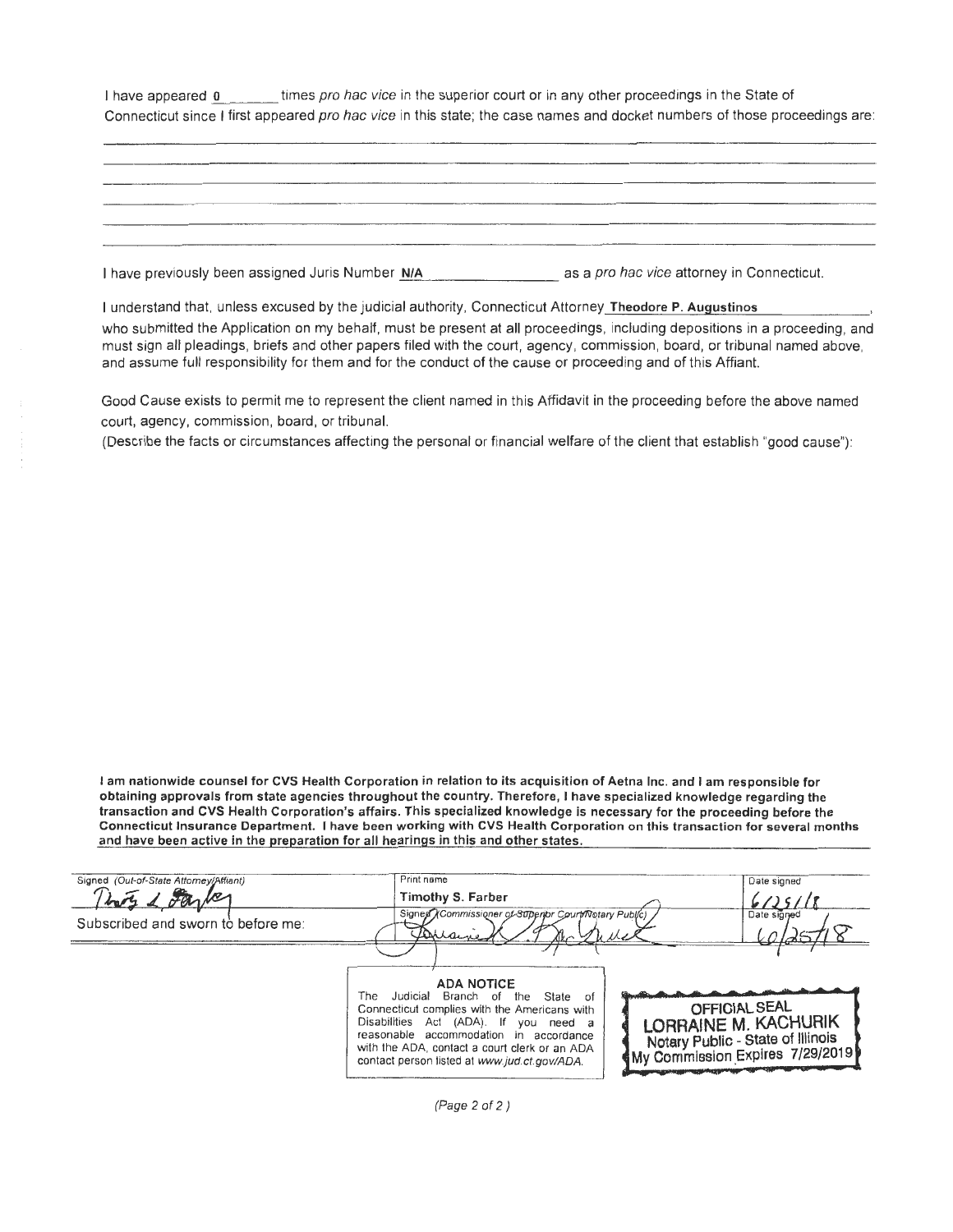### **APPLICATION FOR PERMISSION FOR A HORNEY TO APPEAR** STATE OF CONNECTICUT **PRO HAC VICE BEFORE A MUNICIPAL OR STATE AGENCY, COMMISSION, BOARD OR TRIBUNAL SUPERIOR COURT**<br>JD-CL-142 Rev. 5-17 *www.jud.ct.gov*

P.B. 2-16

- 
- 
- 3. Enter the Out-of-State Attorney's name as the plaintiff and "In Re: Pro Hac Vice Application" as the defendant (select person and use last name field) . The contact person listed at www.jud.ct.gov/ADA.





**ADANOTICE**<br>
1. Complete this Application and attach completed Affidavit of Attorney Seeking<br>
2. File as new case using Case Type M 88 and pay pro hac vice fee electronically.<br>
2. File as new case using Case Type M 88 and

| Judicial district             | Address of court                       |
|-------------------------------|----------------------------------------|
| Hartford                      | 90 Washington St, Hartford, CT 06106 ' |
| Name of Out-of-State attorney |                                        |

#### **Steven T. Whitmer In Re Pro Hae Vice Application**

| Name of agency, commission, board or tribunal | Case number |
|-----------------------------------------------|-------------|
| <b>Connecticut Insurance Department</b>       | Ex 18-03    |

Pursuant to Section 2-16 of the Practice Book, the undersigned, a member in good standing of the Connecticut bar, moves this Court to permit Out-of-State Attorney Applicant **Steven T. Whitmer** 

an attorney who is not a member of the bar of the State of Connecticut, to appear pro hac vice on behalf of (client name)

**cvs Health Corporation** *in a proceeding before (name of agency, commission, board, or tribunal)*<br>Connecticut Insurance Department

In support of this motion, the undersigned represents the following:

The undersigned is a Connecticut attorney with a law office located at (include firm name, if applicable): Locke Lord LLP, 20 **Church Street Suite 2000, Hartford, CT 06103** 

The Out-of-State Attorney Applicant has a law office located at (include firm name, if applicable): **Locke** Lord **LLP, 111 South Wacker, Suite 4100 Chicago IL, 60606** 

----------------- The Out-of-State Attorney Applicant is a member in good standing of the bar(s) of: **Illinois** 

----------------------- ------------------------ before (name of agency, commission, board, or tribunal) **the Connecticut Insurance Department**  Good cause exists to permit the Out-of-State Attorney Applicant to represent the client named above in the proceeding

because:

### **Please see attached.**

The undersigned represents that s/he will, unless excused by the judicial authority,

- a. Be present at all proceedings , including depositions,
- b. Sign all pleadings, briefs or other papers filed with the court. and the Connecticut Insurance Department.
- c. Assume full responsibility for any such filings and for the conduct of the cause or proceeding and of the attorney to whom such privilege is accorded.

### **Certification** (Required for all matters currently pending before any agency, commission, board, or tribunal)

I certify that a copy of this document was or will immediately be mailed or delivered electronically or non-electronically on (date) to all agencies, commissions, boards , tribunals, attorneys and self-represented parties of record and that written consent for electronic delivery was received from all entities, attorneys and self-represented parties receiving electronic delivery. Name and address of each party and attorney that copy was mailed or delivered to'

**Please see attached.** 

| *If necessary, attach additional sheet or sheets with name and address which the copy was mailed or delivered to. |                                      |                  |
|-------------------------------------------------------------------------------------------------------------------|--------------------------------------|------------------|
| Signed (Signature of filer)                                                                                       | Print or type name of person signing | Date signed      |
|                                                                                                                   | Theodore P. Augustinos               |                  |
| Mailing address (Number, street, town, state and zip code)                                                        |                                      | Telephone number |
| 20 Church St. Ste 2000 Hartford, CT 06103                                                                         |                                      | 860-541-7710     |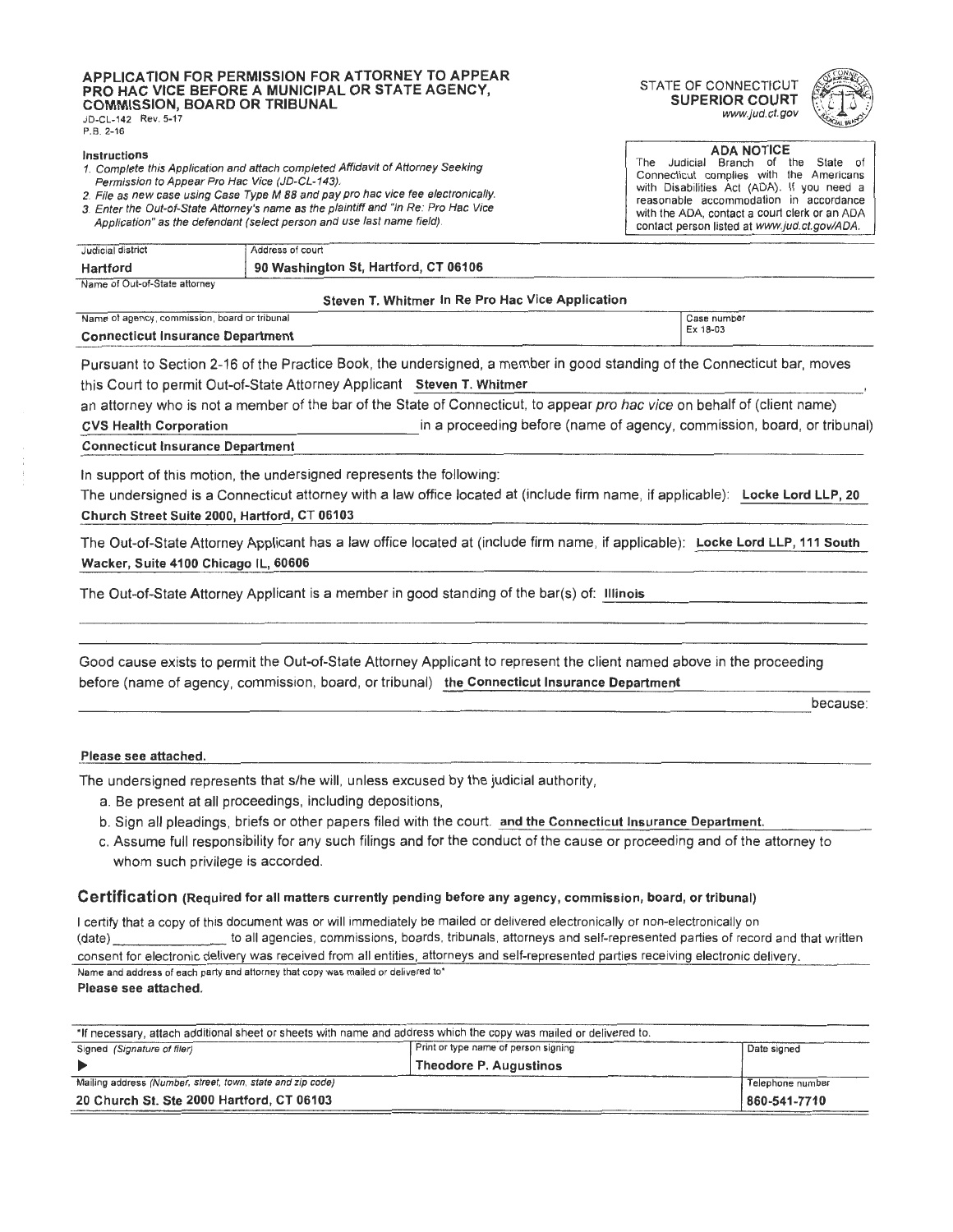### **Response to Good Cause Section:**

Good cause exists to permit the Out-of-State Attorney Applicant to represent the client named above in the proceeding before the Connecticut Insurance Department because Out-of-State Attorney is nationwide counsel for CVS Health Corporation in relation to its acquisition of Aetna Inc. and is responsible for obtaining approvals from state agencies throughout the country. Therefore, Out-of-State Attorney has specialized knowledge regarding the transaction and CVS Health Corporation's affairs. This specialized knowledge is necessary for the proceeding before the Connecticut Insurance Department. Out-of-State Attorney has been working with CVS Health Corporation on this transaction for several months and has been active in the preparation for all hearings in this and other states.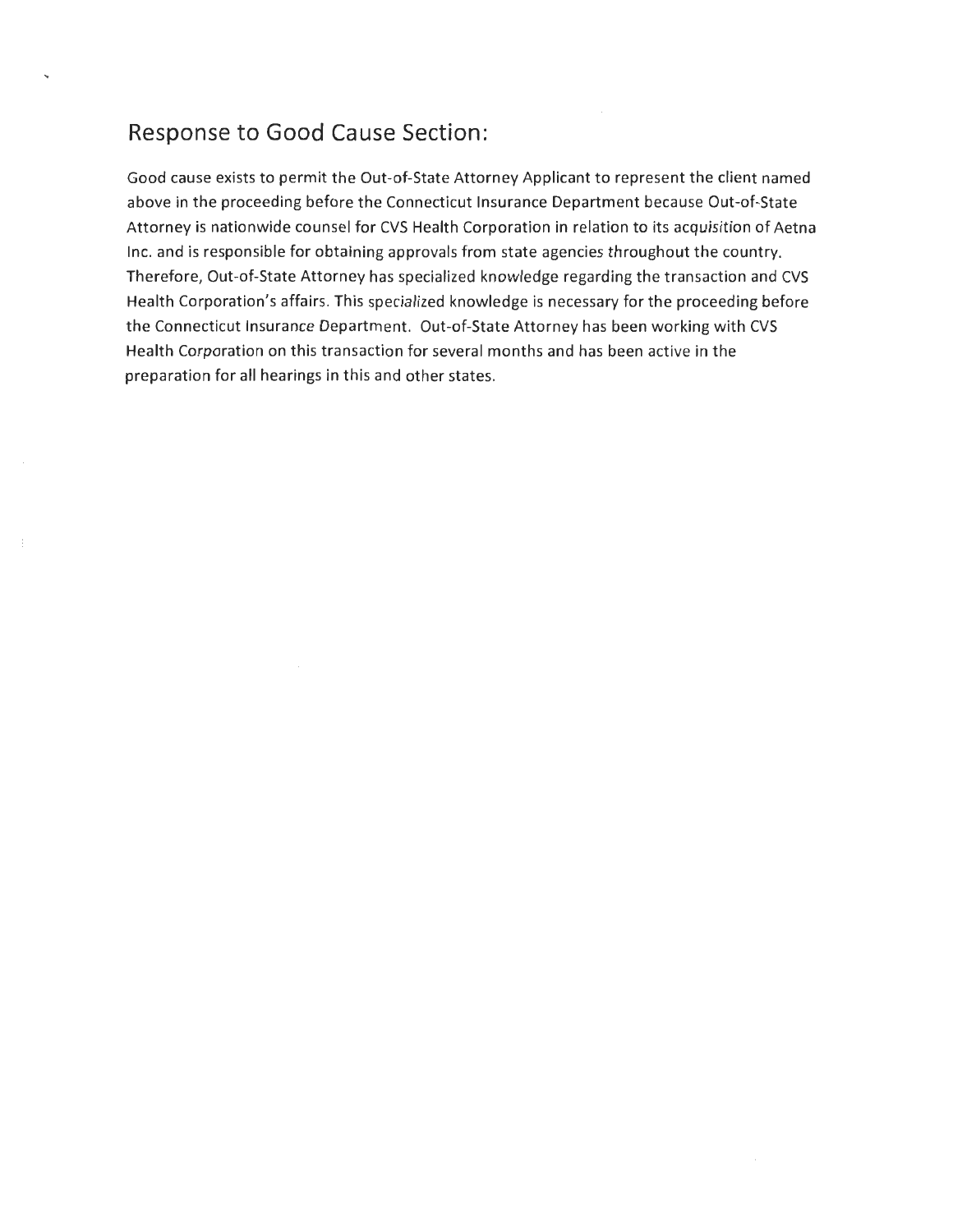## **Response to Certification Section:**

 $\ddot{\phantom{0}}$ 

Name and address of each party and attorney that copy was mailed or delivered to:

| Party Name                                                 | Counsel Name                                                | Address of Counsel                                                                                                                                                               |
|------------------------------------------------------------|-------------------------------------------------------------|----------------------------------------------------------------------------------------------------------------------------------------------------------------------------------|
| <b>State of Connecticut</b><br><b>Insurance Department</b> | Jared T. Kosky                                              | 153 Market Street, 7th Floor<br>Hartford, CT 06103<br>Phone: (860) 297-2998<br>Email: Jared.Kosky@ct.gov                                                                         |
| <b>CVS Health Corporation</b>                              | Steven T. Whitmer<br>Timothy S. Farber<br>Ashlee M. Knuckey | Locke Lord LLP<br>111 South Wacker Drive<br>Chicago, IL 60606<br>Phone: (312) 443-1869 (STW)<br>Email: swhitmer@lockelord.com<br>tfarber@lockelord.com<br>aknuckey@lockelord.com |
| Aetna Inc.                                                 | Daniel W. Krane                                             | Drinker Biddle & Reath LLP<br>One Logan Square, Ste. 2000<br>Philadelphia, PA 19103-6996<br>Phone: (215) 988-2488<br>Email: Daniel.Krane@dbr.com                                 |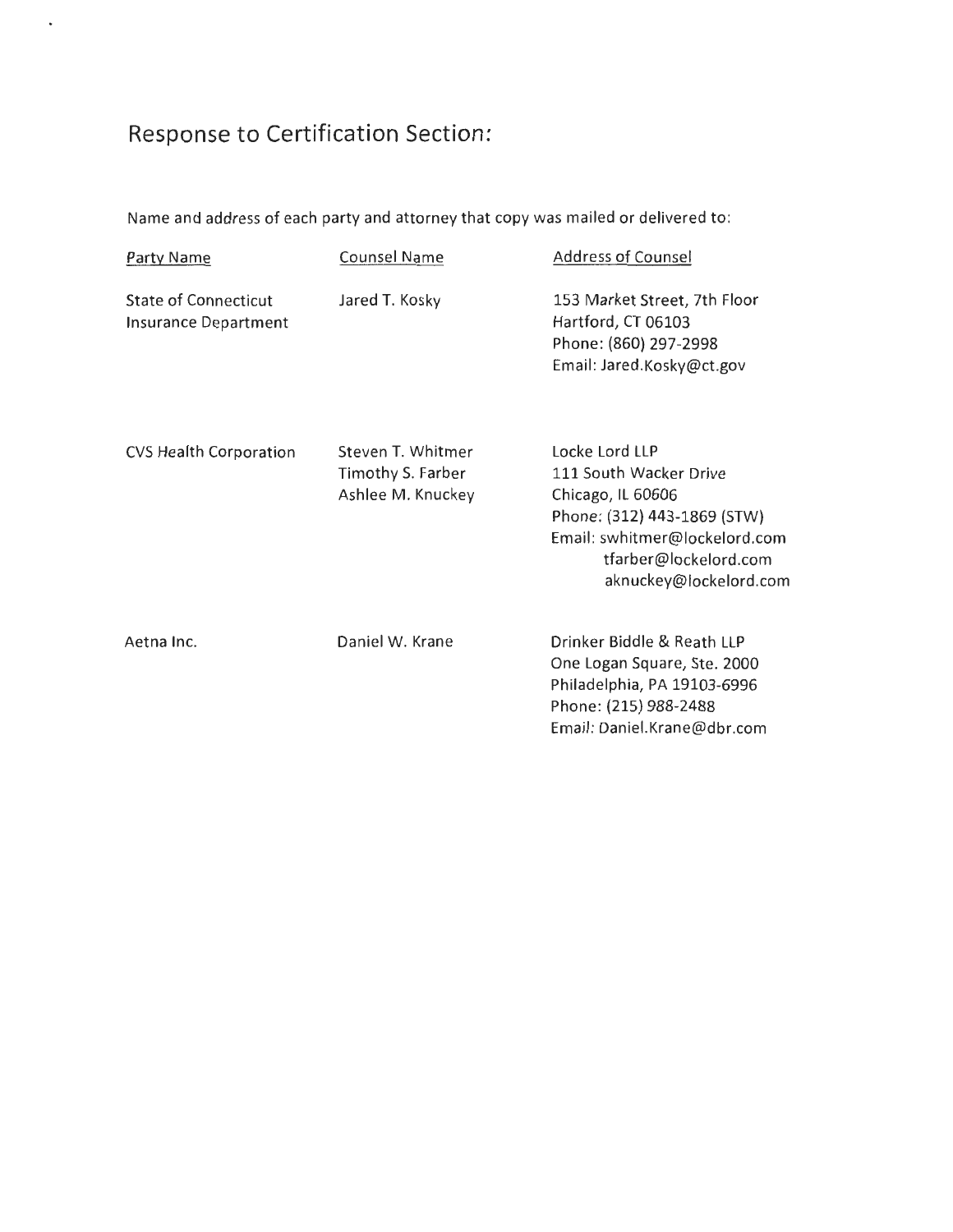### **AFFIDAVIT OF ATTORNEY SEEKING PERMISSION TO APPEAR PRO HAC VICE CONNECTICUT**<br>PERMISSION TO APPEAR PRO HAC VICE **TO A SUPER SUPERIOR COURT** TERMINOLOGY TO AT YEAR FROM THE VIOLE<br>JD-CL-143 Rev. 5-17 *Www.jud.ct.gov*<br>P.B. 2-16 *www.jud.ct.gov*

# P.B. 2-16 www.jud.ct.gov



### **lnstrur;tions**

Complete Affidavit and deliver to Connecticut attorney making application on your behalf.

### **Court Information:**

| Judicial district | of court<br>Address                  |
|-------------------|--------------------------------------|
| Hartford          | 90 Washington St. Hartford, CT 06106 |

### **If Application is for a Court Case:**  n Application is for a Court Case.<br>Name of case <u>I</u>Docket number

### **If Application is for a proceeding before a State or Municipal Agency, Commission, Board, or Tribunal:**

Name of out-of-state attorney

### **Steven** T. **Whitmer In Re Pro Hae Vice Application**

| Name of agency, commission, board or tribunal | Case number |
|-----------------------------------------------|-------------|
| <b>Connecticut Insurance Department</b>       | Ex. 18-03   |

### **Affidavit:**

I, **Steven T. Whitmer** , being duly sworn, do depose and say:

I am over the age of 18 and believe in the duties and obligations of an oath.

I make this Affidavit in support of an Application to appear pro hac vice before (name of court, agency, commission, board, or tribunal) **Connecticut Insurance Department** 

for a proceeding regarding (client name) CVS Health Corporation

**60606**  1have a law office located at (include firm name, if applicable): **Locke Lord LLP 111 South Wacker, Suite 4100 Chicago IL,** 

I am a member in good standing of the bar(s) of: Illinois

I certify that:  $\overline{[x]}$  There is no grievance pending against me in any jurisdiction, nor have I ever been reprimanded, suspended, placed on inactive status, disbarred or otherwise disciplined, nor have I ever resigned from the practice of law in any jurisdiction.

There is a grievance pending against me, or I have been disciplined as follows (explain):

I have paid the Client Security Fund Fee due for June of 2018 . Free calendar year in which the application is made.

I hereby designate the Chief Clerk for the Judicial District of Hartford Theoretic compares as my agent upon whom process and service of notice may be served.

I agree to register with the Statewide Grievance Committee in accordance with the provisions of Chapter 2 of the Connecticut Rules of Practice while appearing in the matter in this State and for two years after the completion of the matter in which I have appeared pro hac vice and will notify the Statewide Grievance Committee of the expiration of the two year period.

(Page 1 of 2)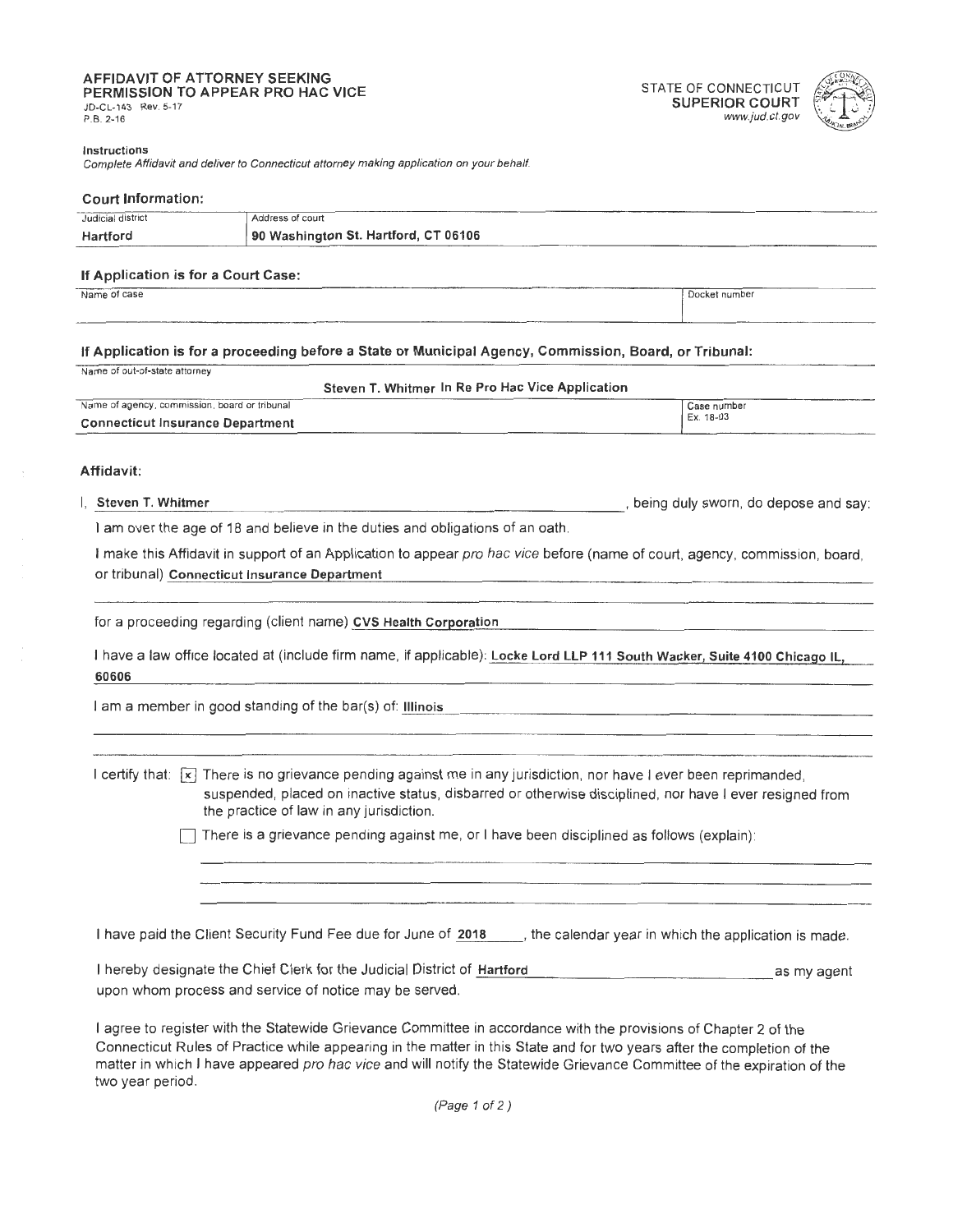I have appeared 0 imes pro hac vice in the superior court or in any other proceedings in the State of Connecticut since I first appeared pro hac vice in this state; the case names and docket numbers of those proceedings are:

|  | ___                                                                                                                                                                                                                                  |  |
|--|--------------------------------------------------------------------------------------------------------------------------------------------------------------------------------------------------------------------------------------|--|
|  |                                                                                                                                                                                                                                      |  |
|  |                                                                                                                                                                                                                                      |  |
|  |                                                                                                                                                                                                                                      |  |
|  |                                                                                                                                                                                                                                      |  |
|  |                                                                                                                                                                                                                                      |  |
|  |                                                                                                                                                                                                                                      |  |
|  |                                                                                                                                                                                                                                      |  |
|  |                                                                                                                                                                                                                                      |  |
|  |                                                                                                                                                                                                                                      |  |
|  |                                                                                                                                                                                                                                      |  |
|  |                                                                                                                                                                                                                                      |  |
|  |                                                                                                                                                                                                                                      |  |
|  |                                                                                                                                                                                                                                      |  |
|  |                                                                                                                                                                                                                                      |  |
|  | <u>and the contract of the contract of the contract of the contract of the contract of the contract of the contract of the contract of the contract of the contract of the contract of the contract of the contract of the contr</u> |  |
|  |                                                                                                                                                                                                                                      |  |
|  |                                                                                                                                                                                                                                      |  |
|  |                                                                                                                                                                                                                                      |  |
|  |                                                                                                                                                                                                                                      |  |
|  |                                                                                                                                                                                                                                      |  |
|  |                                                                                                                                                                                                                                      |  |
|  |                                                                                                                                                                                                                                      |  |
|  |                                                                                                                                                                                                                                      |  |
|  |                                                                                                                                                                                                                                      |  |
|  |                                                                                                                                                                                                                                      |  |
|  |                                                                                                                                                                                                                                      |  |
|  |                                                                                                                                                                                                                                      |  |
|  |                                                                                                                                                                                                                                      |  |
|  |                                                                                                                                                                                                                                      |  |
|  |                                                                                                                                                                                                                                      |  |
|  |                                                                                                                                                                                                                                      |  |

I have previously been assigned Juris Number N/A and a pro hac vice attorney in Connecticut.

I understand that, unless excused by the judicial authority, Connecticut Attorney Theodore **P.** Augustinos

who submitted the Application on my behalf, must be present at all proceedings , including depositions in a proceeding, and must sign all pleadings , briefs and other papers filed with the court, agency, commission , board, or tribunal named above, and assume full responsibility for them and for the conduct of the cause or proceeding and of this Affiant.

Good Cause exists to permit me to represent the client named in this Affidavit in the proceeding before the above named court, agency, commission, board, or tribunal.

(Describe the facts or circumstances affecting the personal or financial welfare of the client that establish "good cause") :

I **am nationwide counsel for CVS Health Corporation in relation to its acquisition of Aetna, Inc. and** I **am responsible for obtaining approvals from state agencies throughout the country. Therefore,** I **have specialized knowledge regarding the transaction and CVS Health Corporation's affairs. This specialized knowledge is necessary for the proceeding before the Connecticut Insurance Department.** I **have been working with CVS Health Corporation** on **this transaction for several months and have been active in the preparation for all hearings** in **this and other states.** 

| Signed (Out-of-State Attorney/Affiants | Print name                                              | Date signed<br>$25 - 18$       |
|----------------------------------------|---------------------------------------------------------|--------------------------------|
|                                        | Steven T. Whitmer                                       |                                |
| Subscribed and sworn to before me:     | Signed (Commissioner of Superior Court/Notary Public)   | Date signed<br>$6 - 25 - 2018$ |
|                                        |                                                         |                                |
|                                        | <b>ADA NOTICE</b>                                       |                                |
|                                        | Branch<br>The<br>the<br>Judicial<br>-of<br>State<br>-ot | <b>OFFICIAL SEAL</b>           |

Connecticut complies with the Americans with **PATSY ANN BATES**<br>Disabilities Act (ADA). If you need a **Notary Public** - State of Illin Disabilities Act (ADA). If you need **a Notary Public - State of Illinois**<br>reasonable accommodation in accordance **MV Commission Expires** 2/14/200 reasonable accommodation in accordance My Commission Expires 2/14/2022 with the ADA, contact a court clerk or an ADA contact person listed at www.jud.ct.gov/ADA.



(Page 2 of 2)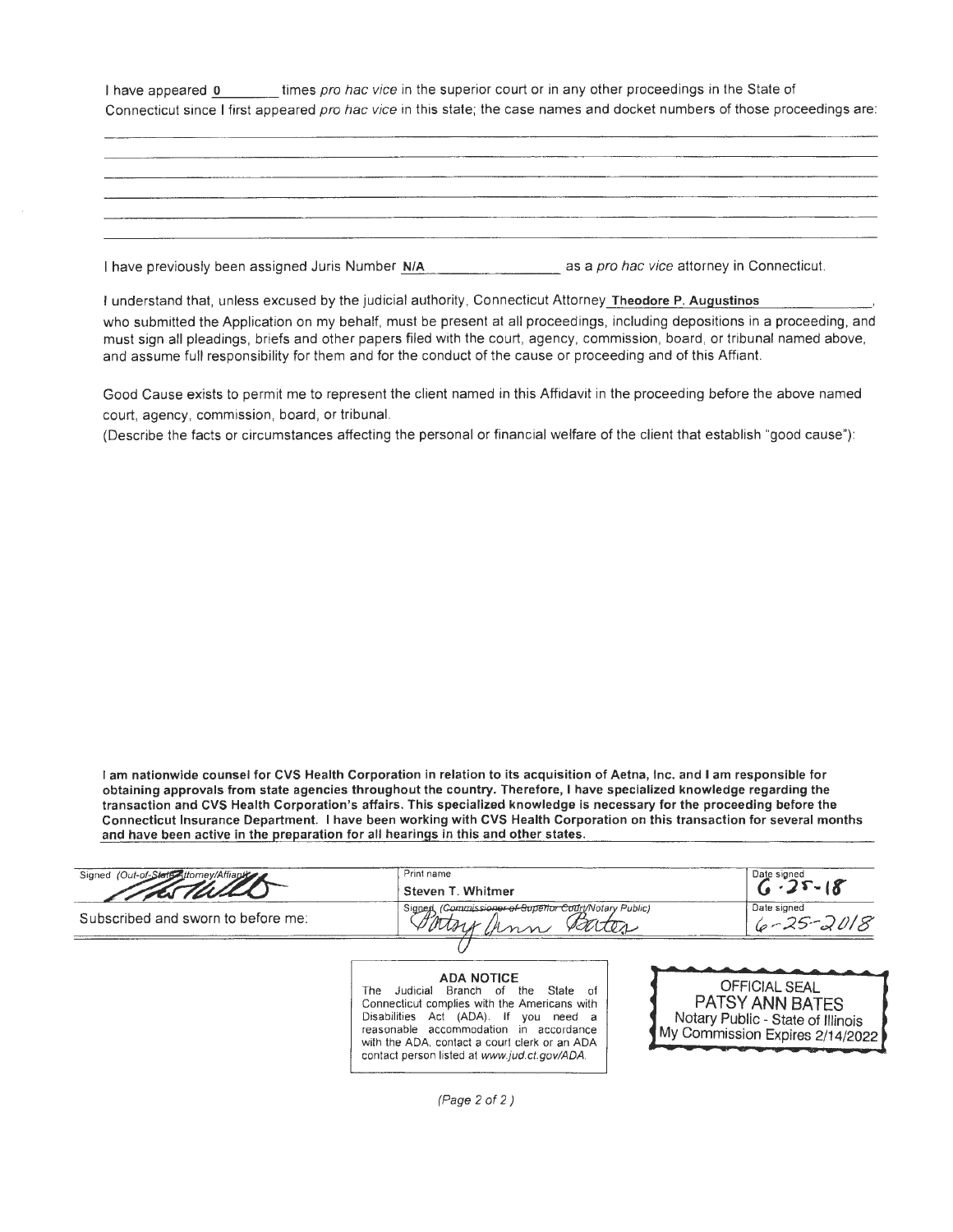#### APPLICATION FOR PERMISSION FOR ATTORNEY TO APPEAR **PRO HAC VICE BEFORE A MUNICIPAL OR STATE AGENCY,** STATE OF CONNECTICUT<br>PRO HAC VICE BEFORE A MUNICIPAL OR STATE AGENCY, SUPERIOR COURT **COMMISSION, BOARD OR TRIBUNAL SUPERIOR COURT** <br>
SUPERIOR COURT *www.jud.ct.gov* JD-CL-142 Rev. 5-17

P.B. 2-16

- 
- 
- 





**Instructions** ADA NOTICE **Instructions** ADA NOTICE **Instructions** ADA NOTICE **Instructions** Complete this Application and attach completed Affidavit of Attorney Seeking<br>
2. File as new case using Case Type M 88 and pay pro hac vice fee electronically.<br>
2. File as new case using Case Type M 88 and pay pro hac vice contact person listed at www.jud.ct.gov/ADA.

| Judicial district                                | Address of court                     |  |  |  |
|--------------------------------------------------|--------------------------------------|--|--|--|
| Hartford                                         | 90 Washington St, Hartford, CT 06106 |  |  |  |
| Name of Out-of-State attorney                    |                                      |  |  |  |
| Ashlee M. Knuckey In Re Pro Hac Vice Application |                                      |  |  |  |

Name of agency, commission, board or tribunal Case number of a case number of a case number of a case number **Connecticut Insurance Department** 

Pursuant to Section 2-16 of the Practice Book, the undersigned, a member in good standing of the Connecticut bar, moves this Court to permit Out-of-State Attorney Applicant **Ashiee M. Knuckey** 

an attorney who is not a member of the bar of the State of Connecticut, to appear pro hac vice on behalf of (client name)

**\_c\_v\_s\_ H\_ea\_l\_th\_ C\_o....:rp,\_\_o\_r\_a\_ti\_o\_n\_\_\_\_\_\_\_\_\_\_\_\_in** a proceeding before (name of agency, commission, board, or tribunal) **Connecticut Insurance Department** 

In support of this motion, the undersigned represents the following:

The undersigned is a Connecticut attorney with a law office located at (include firm name, if applicable): Locke Lord LLP, 20 Church Street Suite 2000, Hartford, CT 06103

The Out-of-State Attorney Applicant has a law office located at (include firm name, if applicable): **Locke Lord LLP, 111 South Wacker, Suite 4100 Chicago IL, 60606** 

The Out-of-State Attorney Applicant is a member in good standing of the bar(s) of: Illinois

----------------- ---------------------- -------- Good cause exists to permit the Out-of-State Attorney Applicant to represent the client named above in the proceeding before (name of agency, commission, board, or tribunal) **the Connecticut Insurance Department** 

because:

### **Please see attached.**

The undersigned represents that s/he will, unless excused by the judicial authority,

- a. Be present at all proceedings, including depositions,
- b. Sign all pleadings, briefs or other papers filed with the court. **and the Connecticut Insurance Department.**
- c. Assume full responsibility for any such filings and for the conduct of the cause or proceeding and of the attorney to whom such privilege is accorded.

### **Certification (Required for all matters currently pending before any agency, commission, board, or tribunal)**

I certify that a copy of this document was or will immediately be mailed or delivered electronically or non-electronically on (date) to all agencies, commissions, boards, tribunals, attorneys and self-represented parties of record and that written consent for electronic delivery was received from all entities, attorneys and self-represented parties receiving electronic delivery. Name and address of each party and attorney that copy was mailed or delivered to\*

**Please see attached.** 

| *If necessary, attach additional sheet or sheets with name and address which the copy was mailed or delivered to. |                                      |                  |  |
|-------------------------------------------------------------------------------------------------------------------|--------------------------------------|------------------|--|
| Signed (Signature of filer)                                                                                       | Print or type name of person signing | Date signed      |  |
|                                                                                                                   | Theodore P. Augustinos               |                  |  |
| Mailing address (Number, street, town, state and zip code)                                                        |                                      | Telephone number |  |
| 20 Church St. Ste 2000 Hartford, CT 06103                                                                         |                                      | 860-541-7710     |  |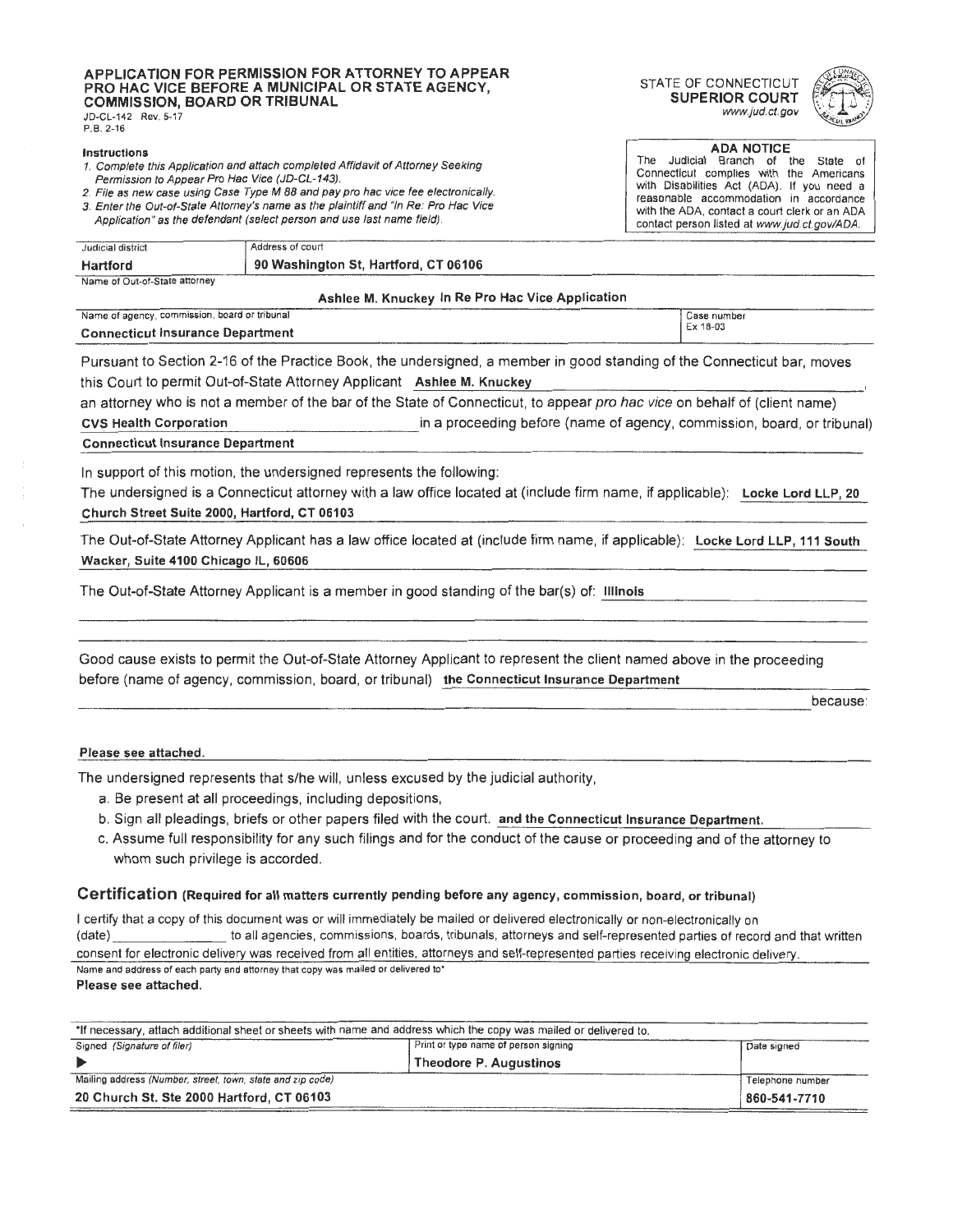## **Response to Certification Section:**

 $\frac{1}{2}$ 

Name and address of each party and attorney that copy was mailed or delivered to:

| Party Name                                          | <b>Counsel Name</b>                                         | <b>Address of Counsel</b>                                                                                                                                                        |
|-----------------------------------------------------|-------------------------------------------------------------|----------------------------------------------------------------------------------------------------------------------------------------------------------------------------------|
| State of Connecticut<br><b>Insurance Department</b> | Jared T. Kosky                                              | 153 Market Street, 7th Floor<br>Hartford, CT 06103<br>Phone: (860) 297-2998<br>Email: Jared.Kosky@ct.gov                                                                         |
| <b>CVS Health Corporation</b>                       | Steven T. Whitmer<br>Timothy S. Farber<br>Ashlee M. Knuckey | Locke Lord LLP<br>111 South Wacker Drive<br>Chicago, IL 60606<br>Phone: (312) 443-1869 (STW)<br>Email: swhitmer@lockelord.com<br>tfarber@lockelord.com<br>aknuckey@lockelord.com |
| Aetna Inc.                                          | Daniel W. Krane                                             | Drinker Biddle & Reath LLP<br>One Logan Square, Ste. 2000<br>Philadelphia, PA 19103-6996<br>Phone: (215) 988-2488<br>Email: Daniel.Krane@dbr.com                                 |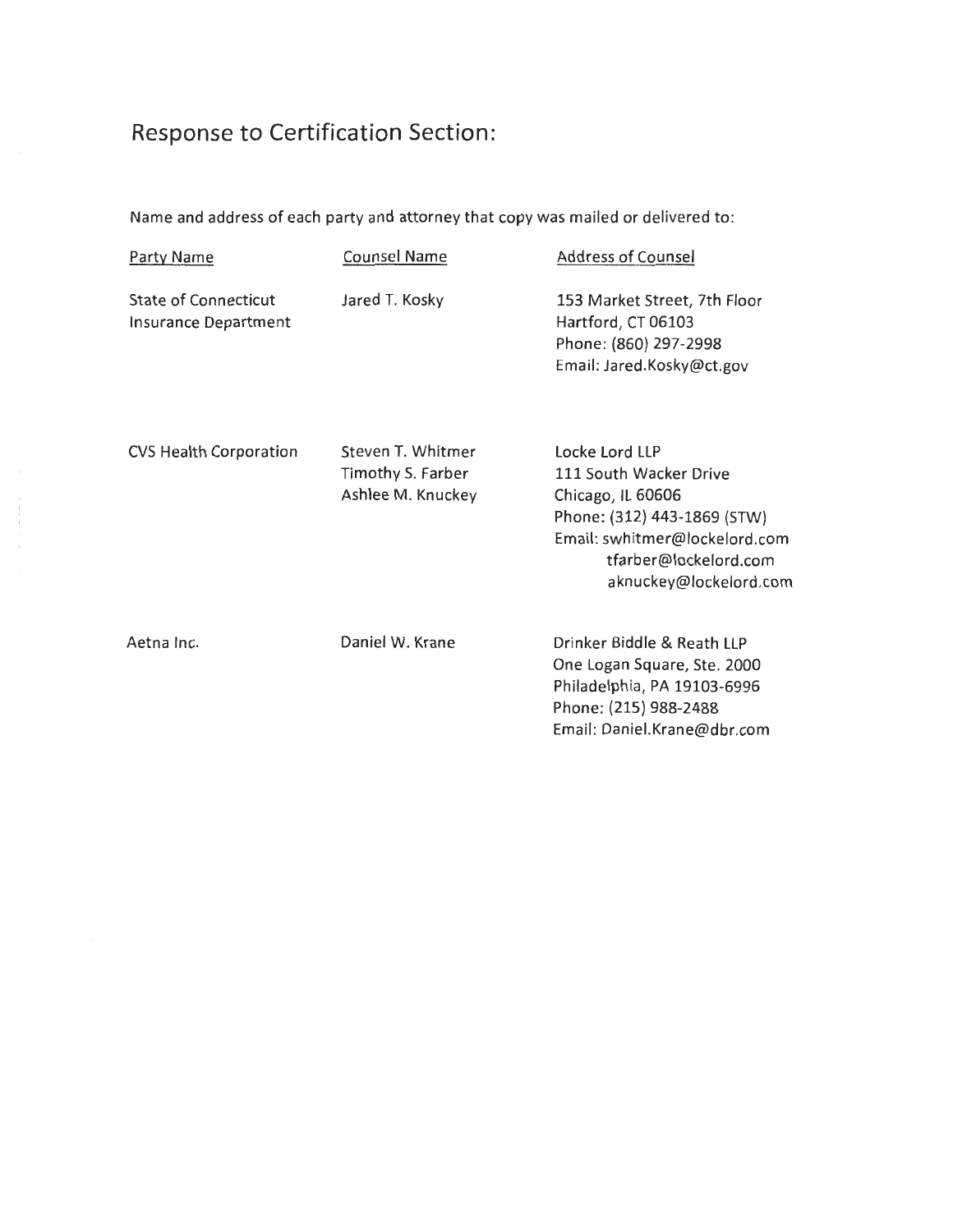### **Response to Good Cause Section:**

Good cause exists to permit the Out-of-State Attorney Applicant to represent the client named above in the proceeding before the Connecticut Insurance Department because Out-of-State Attorney is nationwide counsel for CVS Health Corporation in relation to its acquisition of Aetna Inc. and is responsible for obtaining approvals from state agencies throughout the country. Therefore, Out-of-State Attorney has specialized knowledge regarding the transaction and CVS Health Corporation's affairs. This specialized knowledge is necessary for the proceeding before the Connecticut Insurance Department. Out-of-State Attorney has been working with CVS Health Corporation on this transaction for several months and has been active in the preparation for all hearings in this and other states.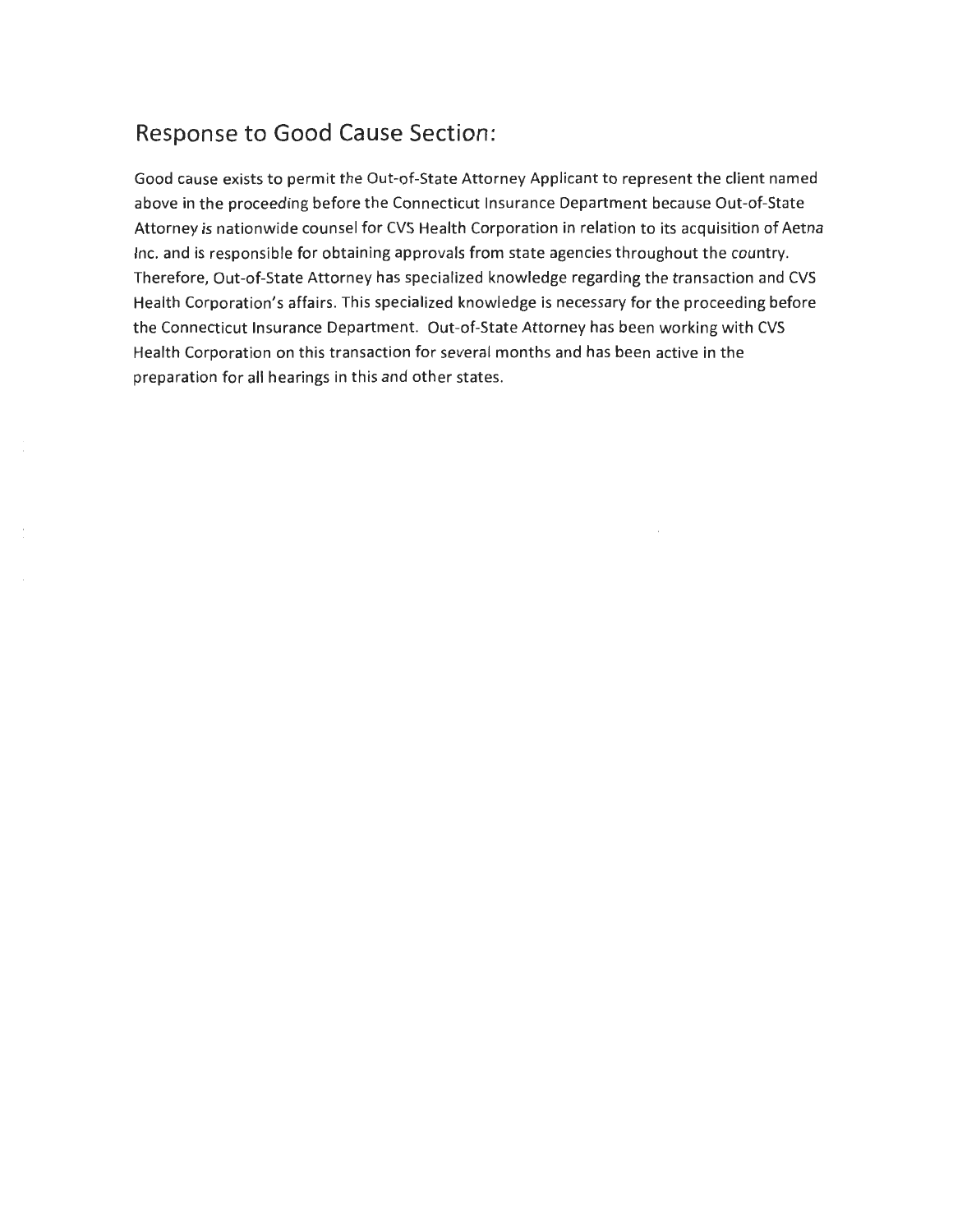# **iii)**<br>**PERMISSION TO APPEAR PRO HAC VICE STATE OF CONNECTICUT**<br> **SUPERIOR COURT**<br>
P.B. 2-16 *www.jud.ct.gov*

two year period.

# P.B. 2-16 www.jud.ct.gov



### **Instructions**

Complete Affidavit and deliver to Connecticut attorney making application on your behalf.

## **Court Information:**  Judicial district Address of court **Hartford 90 Washington St. Hartford, CT 06106 If Application is for a Court Case:**  n Application is for a Court Case.<br>Name of case **IDocket number If Application is for a proceeding before a State or Municipal Agency, Commission, Board, or Tribunal:**  Name of out-of-state attorney **Ashlee M. Knuckey In Re Pro Hae Vice Application**  Name of agency, commission, board or tribunal Case number of the case in the case in the case number of Ex. 18-03 **Connecticut Insurance Department Affidavit:**  I, **Ashlee M. Knuckey** , being duly sworn, do depose and say: I am over the age of 18 and believe in the duties and obligations of an oath. I make this Affidavit in support of an Application to appear pro hac vice before (name of court, agency, commission, board, or tribunal) **Connecticut Insurance Department**  for a proceeding regarding (client name) CVS Health Corporation I have a law office located at (include firm name, if applicable): **Locke Lord LLP 111 South Wacker, Suite 4100 Chicago IL, 60606**  I am a member in good standing of the bar(s) of: Illinois I certify that:  $\vec{x}$  There is no grievance pending against me in any jurisdiction, nor have I ever been reprimanded, suspended, placed on inactive status, disbarred or otherwise disciplined, nor have I ever resigned from the practice of law in any jurisdiction. D There is a grievance pending against me, or I have been disciplined as follows (explain): I have paid the Client Security Fund Fee due for June of 2018 . the calendar year in which the application is made. I hereby designate the Chief Clerk for the Judicial District of Hartford **Example 2008** as my agent upon whom process and service of notice may be served. I agree to register with the Statewide Grievance Committee in accordance with the provisions of Chapter 2 of the Connecticut Rules of Practice while appearing in the matter in this State and for two years after the completion of the matter in which I have appeared pro hac vice and will notify the Statewide Grievance Committee of the expiration of the

(Page 1 of 2)